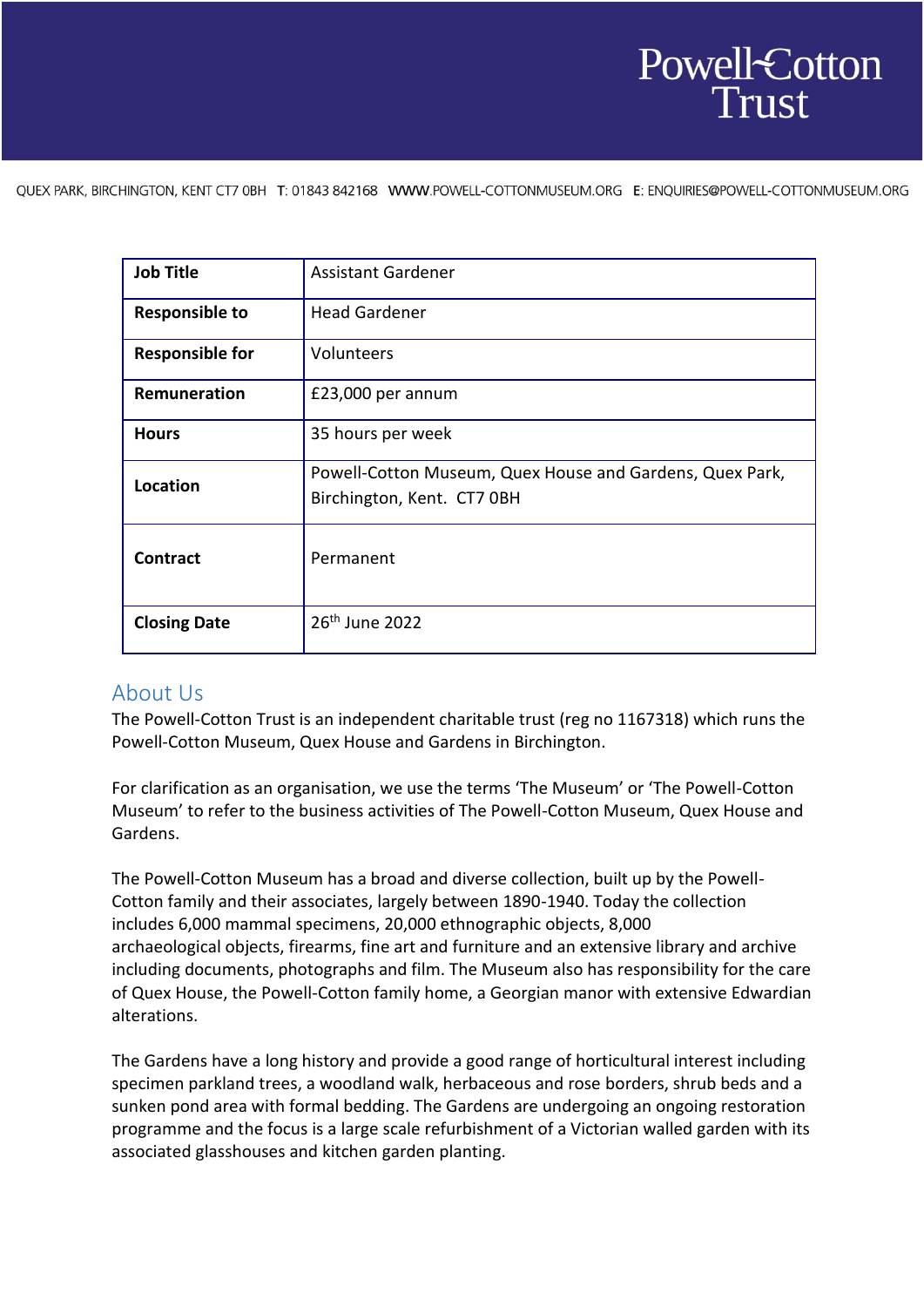The Powell-Cotton Museum site is undertaking a programme of 'Reimagining' and central to this is that "People Matter". We are changing both the way we work and the way we tell stories to bring our organisation in line with the changing museums and charity industry standards. It is time to think differently and creatively about the museum 'experience' for those who work, volunteer, and visit with us.

The Gardens are at the forefront of our work with organisations that want to find activities for adults with learning disabilities, and those with mental health issues. We work with a number of community groups providing volunteer opportunities that are as accessible as possible, regardless of age, ability or skill. All our volunteers work together, the old and the young, forming new friendships, gaining confidence within a positive environment of social and therapeutic horticulture.

You can find more about some of the projects within the 'Reimagining' programme here: <https://powell-cottonmuseum.org/projects/>  

#### Job Purpose

The Assistant Gardener leads on a range of practical horticultural tasks to develop, enhance and conserve the garden and contribute to the long-term garden development plan including design, restoration and promotion. You will assist in making sure that the gardens are maintained to a high standard. Collaborating with colleagues you will lead on the development and delivery of training and volunteer activities in the garden providing a diverse group of people with opportunities to learn new skills and take part in garden activities.

### Main Responsibilities

- 1. Lead and assist with practical and meaningful volunteering activities for community groups, promoting, organising and delivering these to ensure that volunteers are motivated and gain new skills, with a particular focus on the garden environment and horticulture.
- 2. Deliver high quality volunteer opportunities that increase skills and empower volunteer groups to organise and deliver future projects themselves with minimal support.
- 3. Actively engage in the development and management of relationships with key partners, and community groups acting as liaison, attending and facilitating meetings where appropriate.
- 4. Be responsible for the maintenance, presentation and development of our gardens by implementing specific work programmes in agreement with the Head Gardener. Including but not limited to: design, landscaping, propagation, glasshouse management, lawn care and maintenance, planting, irrigation, weeding, grass cutting, strimming, pond management, pest control, woodland management and general garden and facilities maintenance.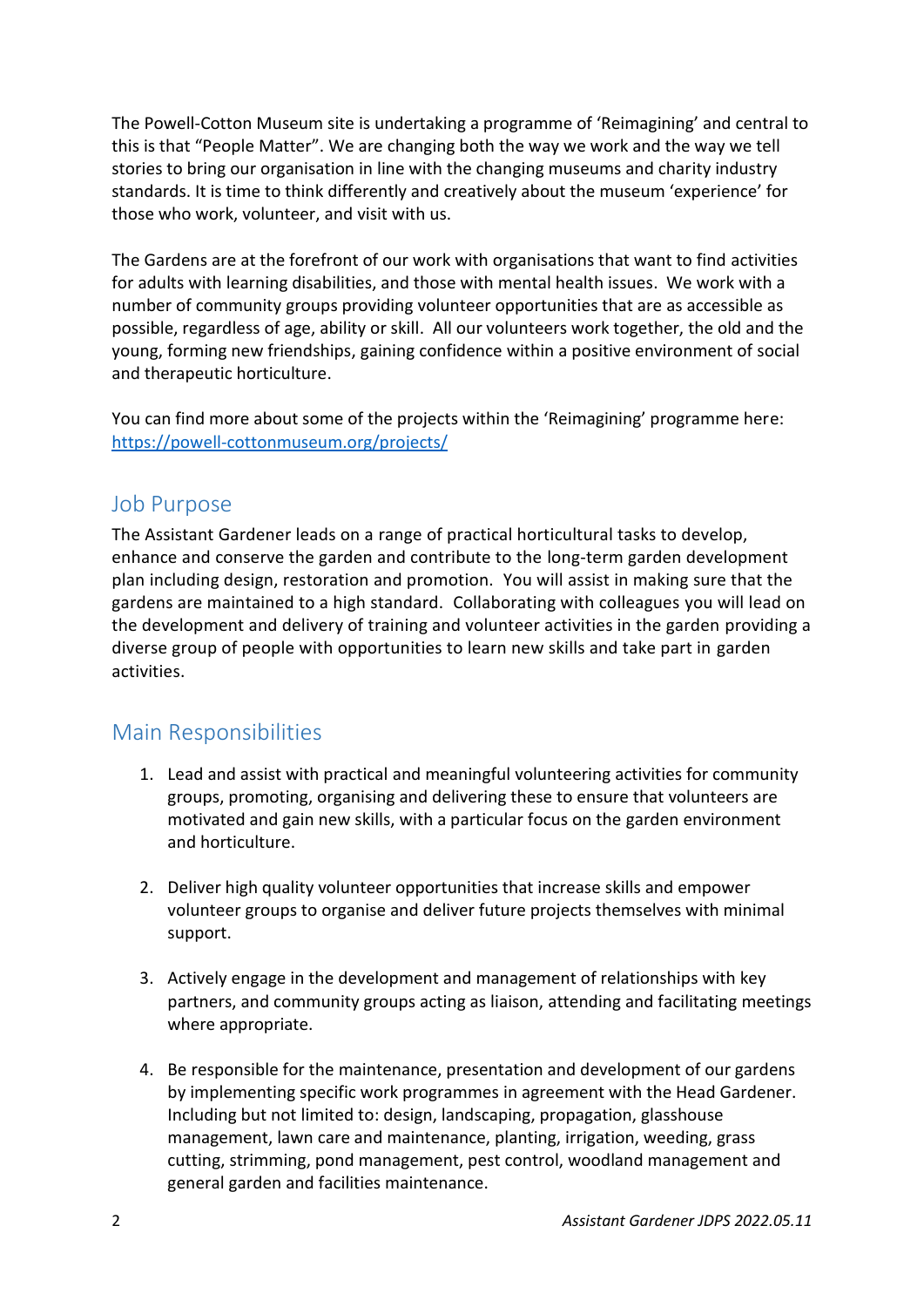- 5. Lead on a range of practical horticultural tasks to develop, enhance and conserve the garden and contribute to the delivery the long-term garden development plan including design, restoration and promotion.
- 6. Contribute to the long-term restoration work both in the Walled Garden and the surrounding garden areas.
- 7. Contribute to the overall function of the gardens including but not limited to painting and decoration of garden furniture, cleaning of pathways and other basic DIY tasks.
- 8. Manage the use and maintenance of all electrical and mechanical equipment and be responsible for timely servicing of equipment as agreed with the Head Gardener.
- 9. Be responsible for personal Health & Safety always and ensure good practice is followed by Volunteers.
- 10. To undertake the administrative activities required of the role.
- 11. Be prepared to work occasional weekends and evenings to support the delivery of your role.

### General Responsibilities

- 12. Ensure the safety and wellbeing of all employees, staff, volunteers and visitors of the Powell-Cotton Museum through supporting the senior management team in delivering the implementation of the Health and Safety policy and its arrangements across the organisation.
- 13. Take personal responsibility to demonstrate the Powell-Cotton Trust brand of inclusivity, curiosity, and equality. Every employee is an ambassador in the community for the organisation.
- 14. Ensure compliance with all Powell-Cotton Museum, Quex House and Gardens policies.
- 15. Undertake appropriate training and development as available and determined with your line manager. Take responsibility for keeping your knowledge current and in line with changes in law and best practice, with particular regards to health and safety.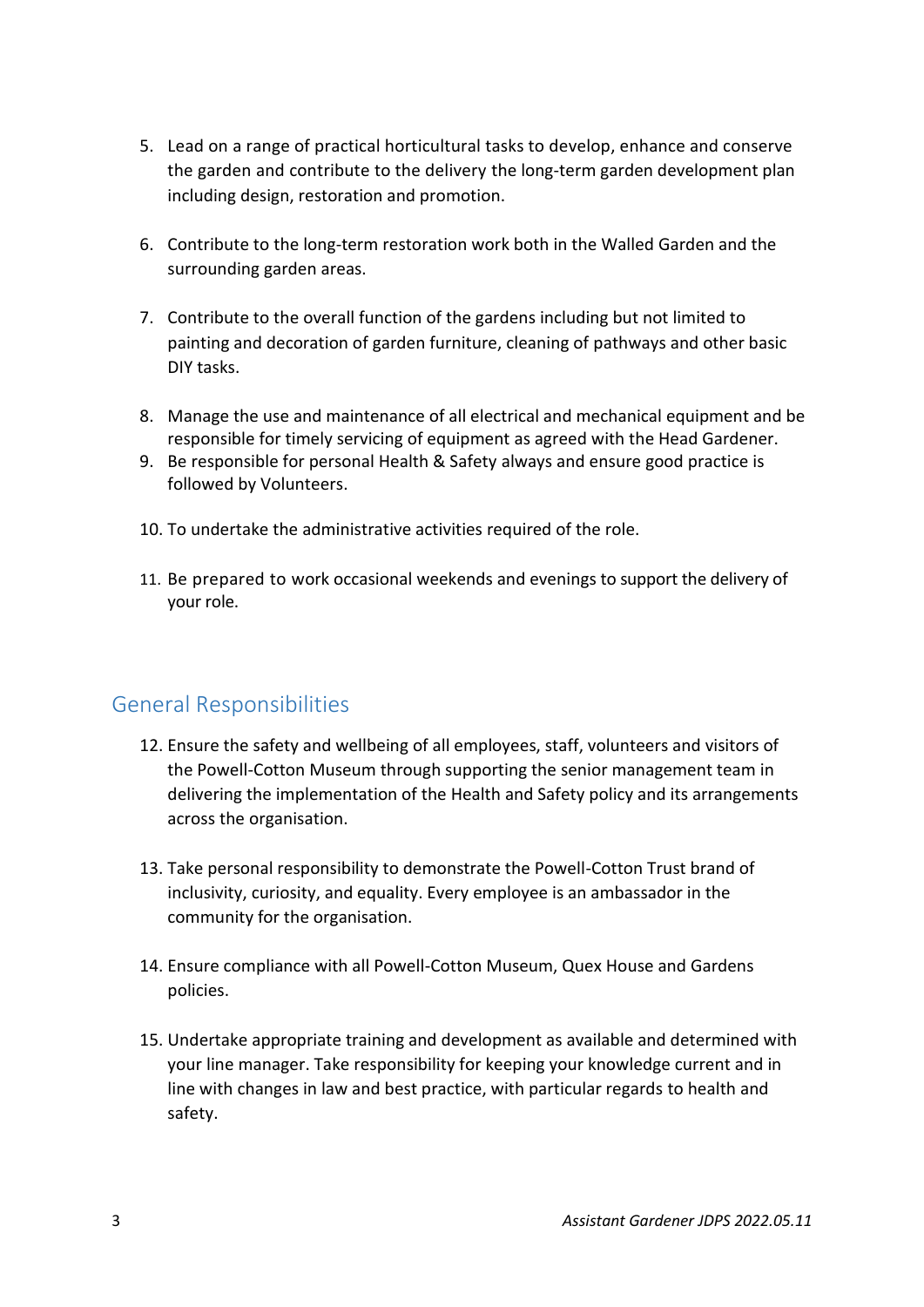- 16. Promote equal opportunities in the delivery of your job role as well as employment and procurement practices, ensuring the service reflects and provides for the community.
- 17. Undertake other duties as requested by the Head Gardener.

A probationary 6 month review period applies for all new staff.

**Closing Date for Application:** Sunday 26th June 2022 at midnight **Interview Date: Tuesday 12<sup>th</sup> July 2022 Interview Type:** Interviews will be in person. The interview will include a traditional question style, and a walk and talk where you will meet other colleagues.

Reasonable interview expenses will be paid.

**How to Apply:** Download a job pack from [https://powell-cottonmuseum.org/support](https://powell-cottonmuseum.org/support-us/work-with-us/)[us/work-with-us/](https://powell-cottonmuseum.org/support-us/work-with-us/) If you are unable to download a job pack, please email [enquiries@powell-cottonmuseum.org](mailto:enquiries@powell-cottonmuseum.org) to request a copy. CV's will not be accepted.

Please return the completed application form to [enquiries@powell-cottonmuseum.org](mailto:enquiries@powell-cottonmuseum.org) or post to Director, Powell-Cotton Museum, Quex Park, Birchington-on-Sea, Kent, CT7 0BH

For an informal discussion concerning this post contact Sue Harris, Head Gardener. Email: [sue.harris@powell-cottonmuseum.org](mailto:sue.harris@powell-cottonmuseum.org) or tel 01843 842168.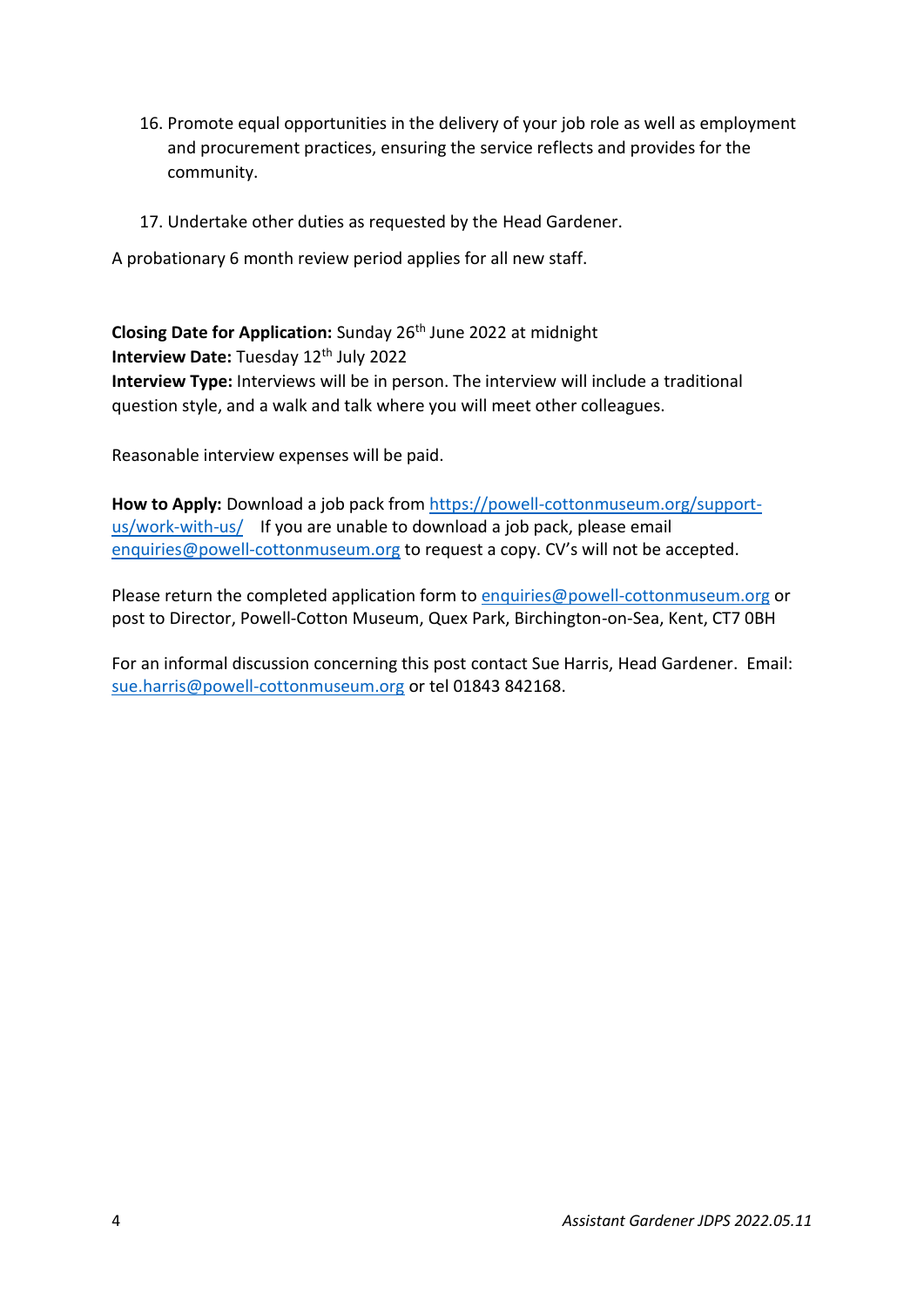## Person Specification: Assistant Gardener

Short-listing and selection will be based on the criteria set out here. Do make sure that your application fully demonstrates how you satisfy the points listed, drawing on your personal and work experience, education and training. This is broad role and we encourage you to mention all your experience, knowledge and skills on your application.

| <b>Qualities</b>                                                                                                                                                                                                                               | <b>Essential (E)</b> | <b>Identified by:</b>             |
|------------------------------------------------------------------------------------------------------------------------------------------------------------------------------------------------------------------------------------------------|----------------------|-----------------------------------|
|                                                                                                                                                                                                                                                | Desirable (D)        | Application (A),<br>Interview (I) |
| <b>Knowledge</b>                                                                                                                                                                                                                               |                      |                                   |
| Knowledge of horticulture and arboriculture principles<br>and practices.                                                                                                                                                                       | E                    | A,l                               |
| Must have a good understanding and commitment to<br>Health and Safety standards and requirements                                                                                                                                               | E                    | A,l                               |
| <b>Abilities and Skills</b>                                                                                                                                                                                                                    |                      |                                   |
| Ability to communicate effectively and enthusiastically<br>to a wide range of community groups and individuals<br>including children and young people, people with<br>learning disabilities and those for whom English is a<br>second language | E                    | A,l                               |
| Competent with machinery/equipment use and<br>maintenance; including tractors, chainsaws, and<br>pedestrian mowers with accreditation as required for<br>Health and Safety compliance.                                                         | E                    | A,l                               |
| Ability to work on own initiative within stated<br>guidelines, manage own workload and prioritise<br>effectively in order to meet deadlines                                                                                                    | E                    | A,l                               |
| Ability to undertake maintenance of equipment and<br>machinery, liaising with contractors as required.                                                                                                                                         | E                    | A,I                               |
| Exceptional planning and organisational skills, with the<br>ability to juggle competing priorities in a fast-paced<br>environment                                                                                                              | D                    | A,l                               |
| Ability to work occasional weekends and evenings                                                                                                                                                                                               | E                    |                                   |
| <b>Experience</b>                                                                                                                                                                                                                              |                      |                                   |
| Trained as a professional gardener/horticulturalist with<br>a good level of practical experience                                                                                                                                               | E                    | A,l                               |
| Demonstratable experience of using a wide range of<br>horticultural equipment and machinery.                                                                                                                                                   | E                    | A,I                               |